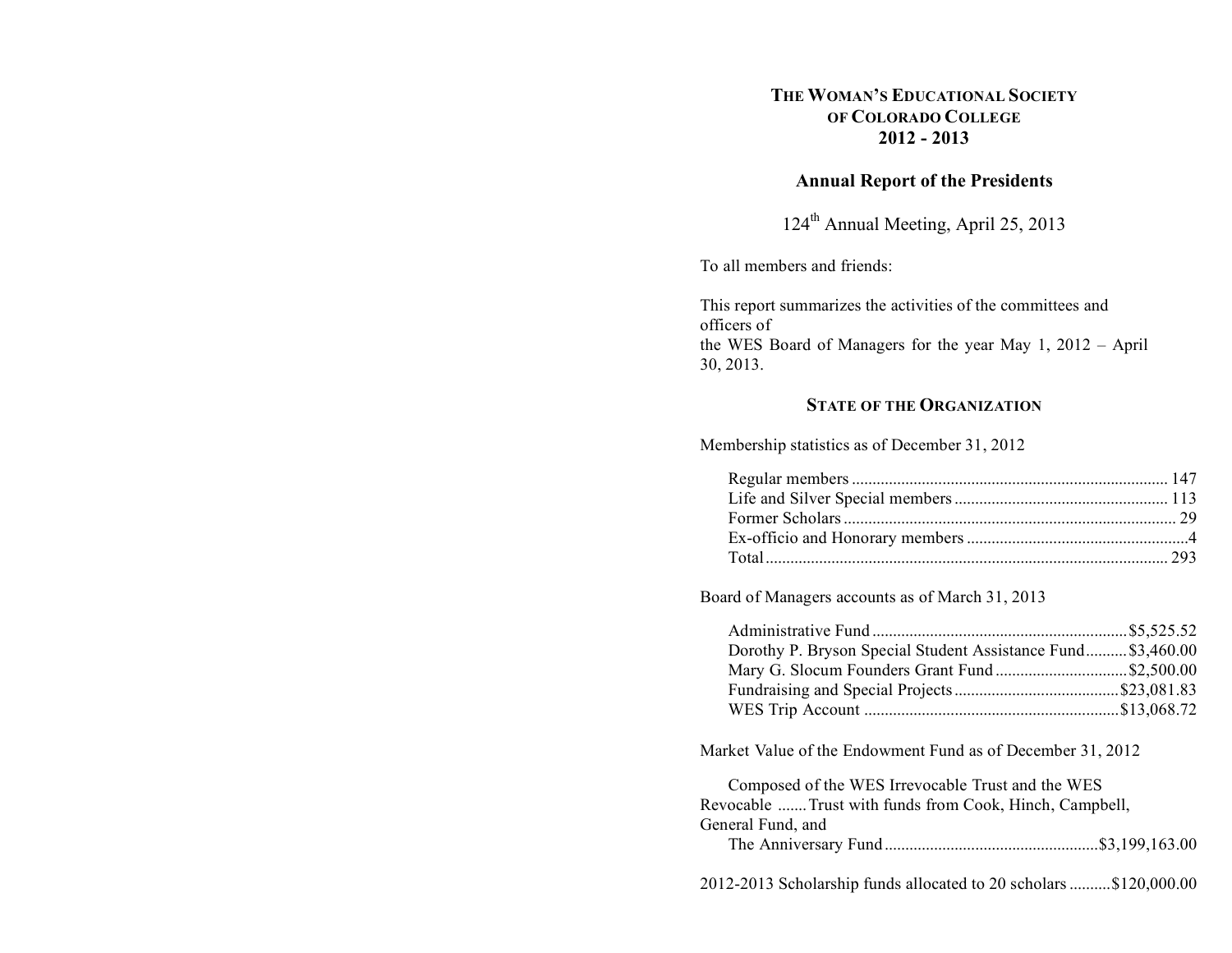### **HIGHLIGHTS OF THE YEAR**

#### **May 1, 2012 – April 30, 2013**

| May 11, 2012          | Scholar Picnic at Morreale Carriage House                                                                                                                                                                          |
|-----------------------|--------------------------------------------------------------------------------------------------------------------------------------------------------------------------------------------------------------------|
| June 1-3, 2012        | WES Tour: "Trappin' and Tradin' at<br>Bent's Old Fort" Fundraiser                                                                                                                                                  |
| August 25, 2012       | New Scholar/Parent Reception<br>at The Cornerstone Arts Center                                                                                                                                                     |
| August 28, 2012       | Fall Newsfocus mailing                                                                                                                                                                                             |
| September 13, 2012    | Scholar Tea at Stewart House                                                                                                                                                                                       |
| September 15, 2012    | Van Briggle Pottery Tour Fundraiser                                                                                                                                                                                |
| September 27-30, 2012 | WES Tour: "Along the Old Spanish Trail"<br>Fundraiser                                                                                                                                                              |
| October 2, 2012       | New Scholar Luncheon hosted by<br>Associate Dean Regula Evitt                                                                                                                                                      |
| October 30, 2012      | Fall program: "Technology, Media and<br>Politics" with Professor Scott Krzych                                                                                                                                      |
| December 1-3, 2012    | CC Craft Fair Fundraiser                                                                                                                                                                                           |
| December 5, 2012      | Scholar Chili Supper<br>at Tutt Alumni House                                                                                                                                                                       |
| January 24, 2013      | Winter program: "George Gershwin:<br>Yesterday, Today and Tomorrow" with<br>Professor Ryan Banagale                                                                                                                |
| January 29, 2013      | Winter Newsfocus mailing                                                                                                                                                                                           |
| February 27, 2013     | Scholar Program: "Real-life 10l"<br>at Tutt Alumni House with<br>Financial Planner Linda Leitz                                                                                                                     |
| April 3, 2013         | CC Scholarship Appreciation Dinner at<br>Cheyenne Mountain Resort                                                                                                                                                  |
| April 25, 2013        | WES Annual Meeting and Farewell Luncheon<br>for Senior Scholars plus<br>Women in the West Lecture:<br>"Doubting and Dreaming: Native American<br>Women Write about the West" with<br>Professor Janice Gould - UCCS |

### **MESSAGE FROM THE CO-PRESIDENTS**

### **Caroline Vulgamore and Shirley Woolley**

We salute hard-working board members who created a most successful year for WES. Our programs and scholar events have been well attended, we've launched more successful fund-raising trips, continued the Van Briggle Pottery tours and received more Van Briggle card donations than ever before. We have the largest membership base since 2006 and our endowment is over \$3,000,000. The WES website was updated regularly and messages left on voice mail and at our email address were being monitored.

We look forward to next year's celebration of our 125 years. A unique publication, *A Quiet Work Continues: WES in Its Second Century. 1989-2014*, is taking shape with photos and articles chronicling our accomplishments. We couldn't meet our goals without a strong Finance Committee and support from members connected to Colorado College as well as those in the Colorado Springs community.

Our focus remains on scholars and we've maintained our mentor program and sponsored activities that are meaningful and fun. In the fall of 2012, the Mary G. Slocum Founders Grant Fund in honor of our  $125<sup>th</sup>$  anniversary was created to supplement the Dorothy P. Bryson Fund helping scholars with additional moneys for off-campus opportunities.

Collaborating as co-presidents these past two years worked well for us in guiding WES through changing times. Our individual contributions blended into a "good fit." Thanks always to loyal members who continue to care about WES.

> Contact us at WES@coloradocollege.edu or by calling (719) 389-7699.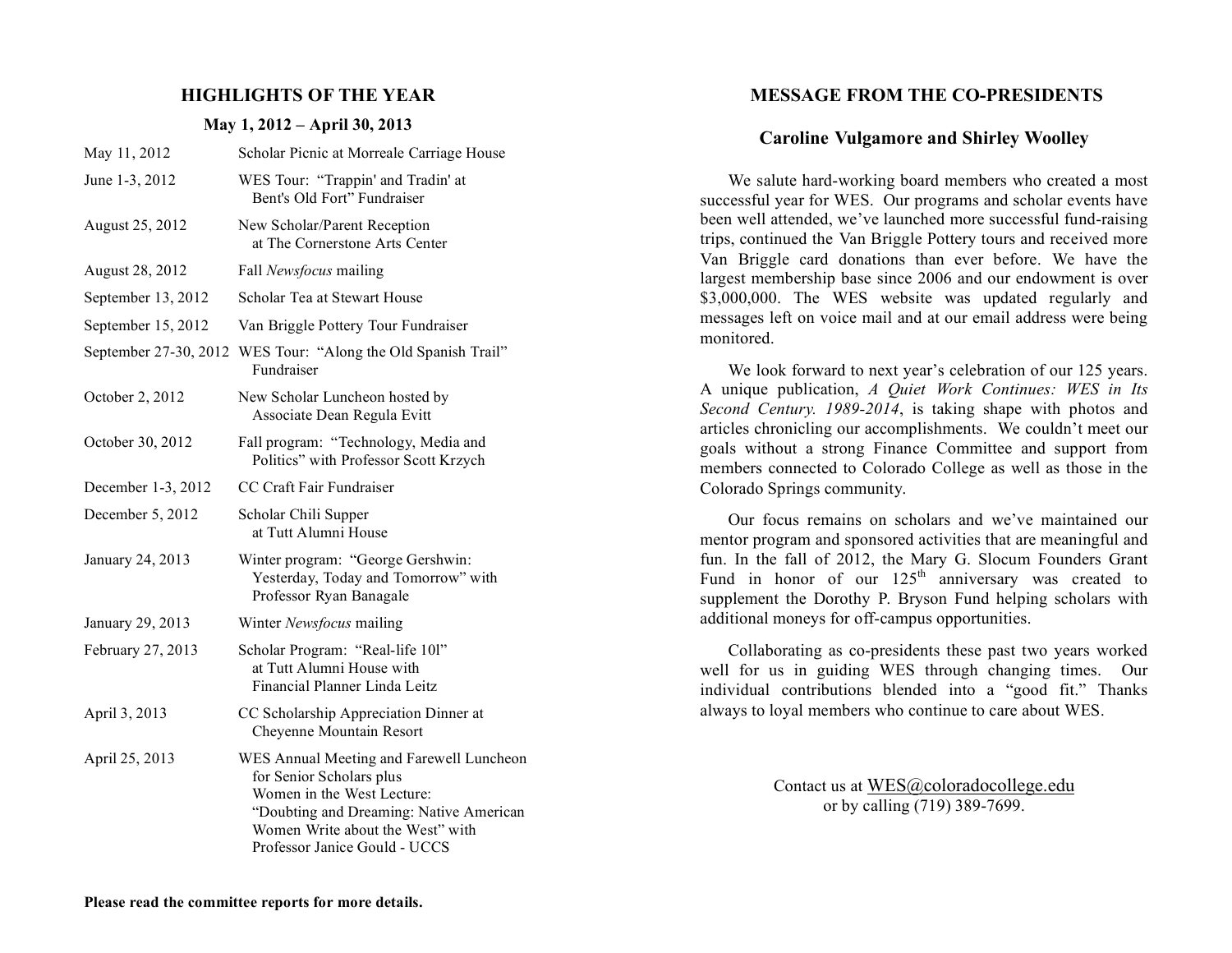# **ANNUAL COMMITTEE REPORTS**

### **Ad Hoc Committee:** *A Quiet Work Continues: 1989-2014*

Co-Chairs: Sue Dilloway, Sally Metzger Board Members: Diane Benninghoff, Caroline Vulgamore Members-at-Large: Barbara Arnest, Andrea Corley, Marianna McJimsey, Jeanne Stiles

WES will be 125 years old in April, 2014. *A Quiet Work*  was published on our  $100<sup>th</sup>$  anniversary and will be updated in a separate booklet for the upcoming milestone. The committee spent the year researching, writing articles and gathering photos which publication manager Marianna McJimsey, designer Stormy Burns and editor Caroline Vulgamore are preparing for publication. Barbara Arnest, editor of the original volume, wrote the foreword. The booklet will be available at the 2014 Annual Meeting.

# **Ad Hoc Committee: 125th Anniversary Celebration**

Members: Liz Aiken, Betty Enderson, Judy Jones, Jean Keeley, Katy Lapp, Pam Marsh, Jeanne Stiles

The idea for forming this committee came from a reception for former board members after our Annual Meeting in 2012. Originally called the Dream Committee, its goal was to "dream" about ideas for programs and activities to celebrate the  $125<sup>th</sup>$ anniversary of WES in 2014.

The committee met in January 2013 to address and mail over 300 questionnaires to former WES scholars, hoping to generate interest in their returning to campus to help us celebrate our anniversary as well as to update information about themselves.

Results from this mailing, along with other ideas, will be discussed with the 2013-2014 Program Committee to help plan activities leading up to and including the Grand  $125<sup>th</sup>$ Anniversary Celebration in April 2014.

Because many of their dreams could actually come true, they agreed to officially change their name to the Anniversary Committee and will remain active until the lights are dimmed and the party is over . . .

# **Finance Committee**

Chair: Beth Zautke Board Members: Elaine Derbenwick, Penny Dokken, Trish Eccles, Barbara Mitchell, Candace Santa Maria, Shirley Woolley

The Finance Committee evaluates the operating budget, monitors the endowment and determines funding available for scholarships. The Board of Managers' goal is to provide scholars with no less than 10% of the total cost of attending Colorado College. The value of the WES scholarship for academic year 2013-2014 will be \$6,154 per scholar, over 11% of the cost of attendance. The total amount to be paid for 21 scholars will be \$129,234.

The Board created the Mary G. Slocum Founders Grant Fund this year to recognize the  $125<sup>th</sup>$  Anniversary of WES. This fund will match the Bryson Fund amount that WES is allowed to spend each year in addition to the annual scholarship award. These limited funds are available for distribution to scholars to supplement study abroad, education-related expenses at Colorado College and block-break trips or projects. The WES Scholarship Committee awards these funds after an application process has been completed and recipients approved.

Since the 1990s, John W. Bristol and Company has managed the WES endowment. It was valued at \$3,199,163 as of December 31, 2012, an increase of more than 10% over last year.

We will again support 5 incoming freshmen, an Anniversary Scholar and 15 returning scholars for academic year 2013-2014. This would be impossible without our Fundraising Committee and the loyal support of members and friends. We congratulate the entire WES community on its efforts to maintain the value of WES scholarships. All memberships are greatly appreciated and funds paid above the \$25 Dues Level directly support scholars.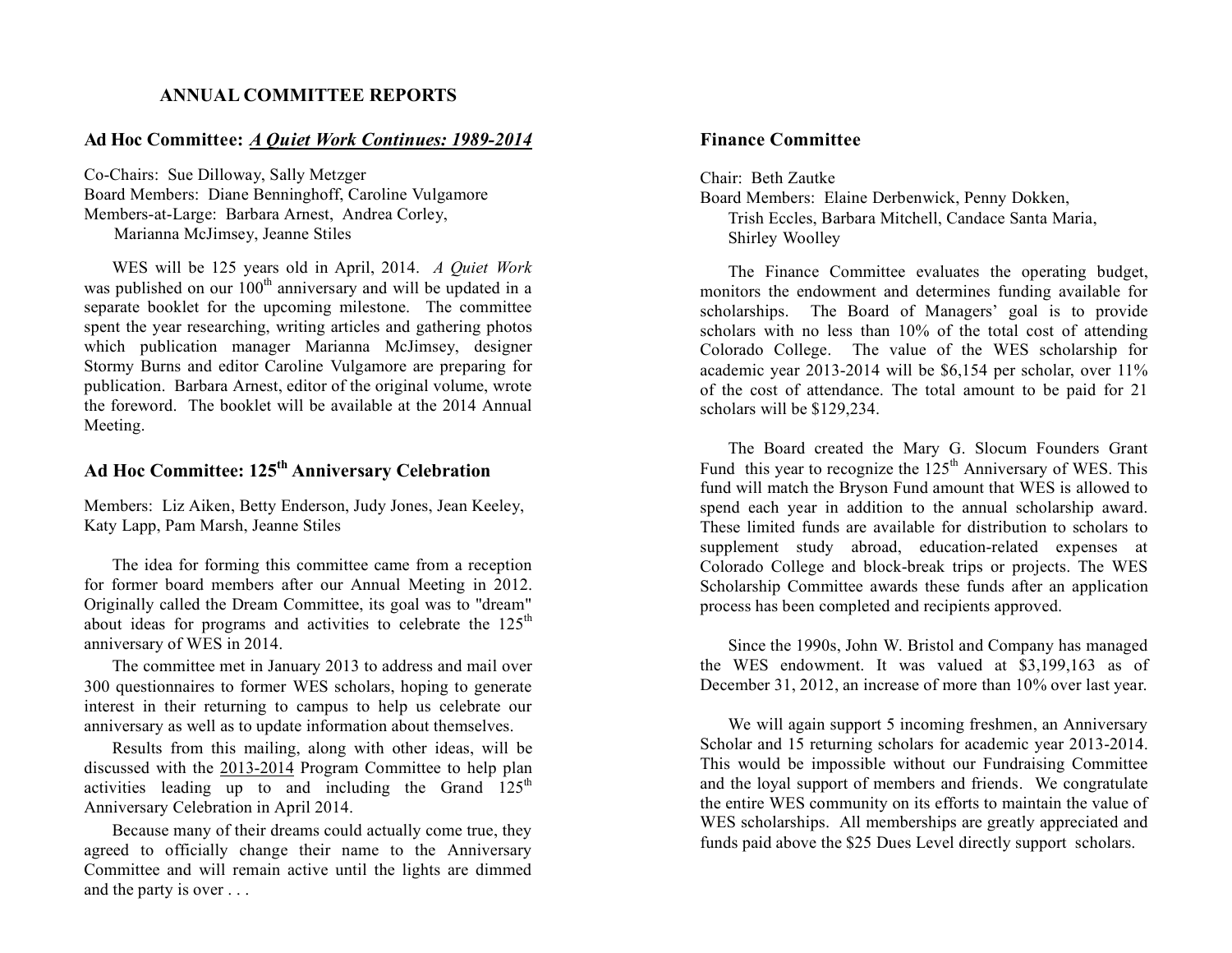### **Fundraising and Special Projects Committee**

#### Chair: Lana Coffman

Board Members: Sue Graham, Sharon Rice, Shirley Woolley Members-at-Large: Cathy Lowis, Cathy Wilson-O'Donnell

### **Van Briggle Tour Chair: Sue Graham**

The WES Tour of the Van Briggle Pottery was once again successful. Receipts from this event came to \$1749. Additionally, sales from Van Briggle products amounted to \$529.

#### **Van Briggle Products Chair: Cathy Lowis**

The market for Van Briggle cards, books, and bookmarks remains strong. In addition to sales at the Van Briggle Tour, receipts from the Colorado College Craft Fair were \$733.

Cathy Lowis will retire from this position following the WES Annual Meeting on April 25, 2013. The WES Board thanks Cathy for her enthusiasm, service and dedication.

### **WES Trip Chair: Sharon Rice**

Sharon Rice, Cathy Wilson-O'Donnell, and Lana Coffman led two trips in 2012—the first, "Trappin' and Tradin' at Bent's Old Fort" and the second, "Along the Old Spanish Trail." These fundraisers added \$7000 to the Scholarship Fund. The committee plans another trip for June 2013 to northern Colorado, "Ranches, Foundries, Peaks and Science."

### **The ending balance of the Fundraising and Special Projects Fund on March 31, 2013 was \$23,081.83.**

# **Membership Committee**

Chair: Barbara Mitchell Members: Sue Dilloway, Candace Santa Maria, Shirley Woolley

| Membership statistics as of December 31, 2012 |  |
|-----------------------------------------------|--|
|                                               |  |
| Life and Silver Special Members113            |  |
|                                               |  |
|                                               |  |
|                                               |  |

### **Activities and initiatives of the committee:**

The committee sent welcome packets to new employees at Colorado College which included a letter, a WES membership brochure, a copy of the recent *Newsfocus* and an invitation to an upcoming event.

The WES database was submitted for certification throughout the year thus insuring that labels generated for all mailings would be updated and current.

The committee continued to reply to pertinent email messages and to all WES voice mail messages.

Shirley Woolley and Candace Santa Maria updated the information in the WES database regarding former scholars. The Ad Hoc Anniversary Committee mailed a survey to 330 former scholars. A total of 75 surveys were returned. The Membership Committee sent a follow-up mailing to 23 scholars who requested membership brochures. Many former scholars will participate in the  $125<sup>th</sup>$  anniversary celebration.

Sally Metzger from the Nominating Committee and Membership Committee Chair Barbara Mitchell joined forces and mailed approximately 30 letters to a variety of prospective community members including members of Congress, senators, local government and The White House.

Letters were mailed in November to members who had not paid dues or made contributions in 2012. Tax acknowledgment letters were mailed in January 2012.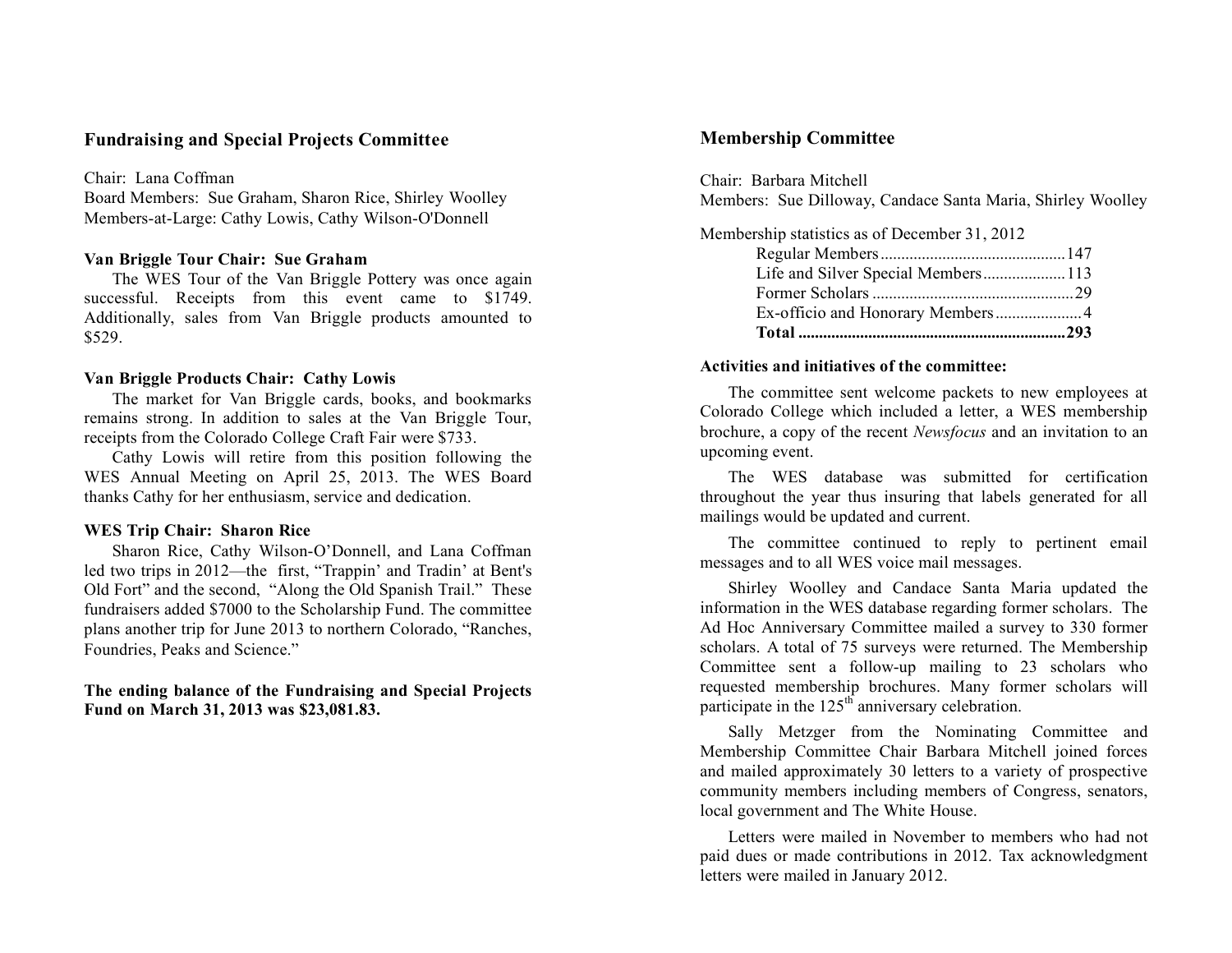### **Nominating Committee**

Chair: Sally Metzger Board Members: Beatrice Jefferson, Beth Zautke Members-at-Large: Marge Colgan, Jeanne Stiles

This committee along with the Membership Committee mailed over 30 letters and membership brochures to community leaders explaining WES, inviting them to become members, and encouraging them to consider joining the board. No new board members resulted from these letters or from repeated requests to current and former board members and staff at the College. As a result, our board is now made up of 12 active members, down from a previous high of 30. We have been unable to fill any board vacancies since June 2012.

The following were announced at the Annual Meeting on April 25, 2013:

Nominating Committee 2013-2014: Chair: Shirley Woolley Members: Sue Graham and Beatrice Jefferson Members-at-Large: Janet Strouss and Caroline Vulgamore

The following slate of officers was presented at the Annual Meeting and will be voted upon at the WES Board Meeting on May 2, 2013:

> Co-Presidents: Lana Coffman and Beth Zautke 1st Vice President: Diane Benninghoff 2nd Vice President: Sue Graham Recording Secretary: Shirley Woolley Corresponding Secretary: Rhonda Heschel Treasurer: Barbara Mitchell Assistant Treasurer: Elaine Derbenwick

The following board members resigned before completing their two terms of service: Penny Dokken, Trish Eccles, Andrea Pacheco.

The following board members completed six to nine years of service and left the board at the end of June 2013: Sue Dilloway, Sharon Rice, Sally Metzger, Caroline Vulgamore.

# **Publicity Committee**

Chair and *Newsfocus* Editor: Rhonda Heschel Board Member: Caroline Vulgamore Member-at-Large: Yolanda Lyons

The Publicity Committee with the assistance of former board member Andrea Pacheco and Sue Graham, chair of the Van Briggle Tour, worked hard this past fall to advertise the tour that took place on September  $15<sup>th</sup>$ . We posted the event on online community calendars and sent public service announcements to local radio stations. The tour was listed in the *Gazette,* the *Cheyenne Edition* and the *Woodmen Edition*. Over 100 publicity fliers were distributed around Colorado Springs. Signs were also hung at the Van Briggle site. We had a successful year and appreciate everyone's hard work to make the tour a special event as always.

We have been regularly updating the WES website with photos and listings of future events. Yolanda Lyons keeps the site current. WES is also on Facebook with events and photos posted for members and friends.

The WES newsletter, *Newsfocus,* was published in September 2012 and January 2013 featuring information about the scholars as well as WES activities. We greatly appreciate graphic artist Keith Emmons who is a wonderful asset to our newsletter production team.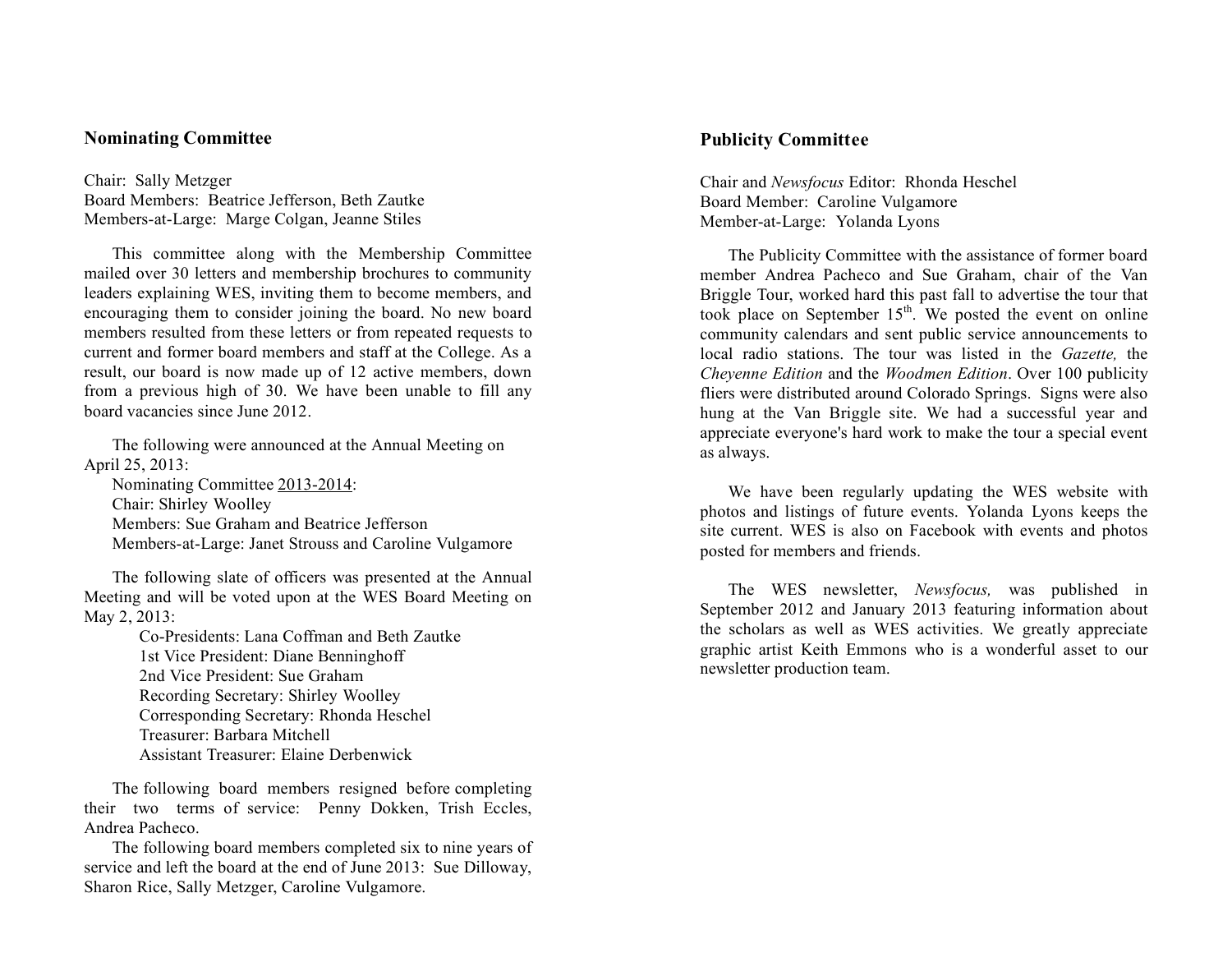# **Program Committee**

Chair: Sharon Rice Board Members: Diane Benninghoff, Lana Coffman, Meg Chojnacki, Caroline Vulgamore

#### Scholar Tea - September 13, 2012

The Scholar Tea was held in the beautiful ambiance of Stewart House. Colorado College President Jill Tiefenthaler greeted scholars. Meg Chojnacki presented certificates to the five freshmen. Chloe Edeal was named the Marianne Stoller Scholar.

#### Fall Luncheon and Program - October 30, 2012

CC Professor of Film and New Media Studies, Scott Krzych, presented examples of political media and led a discussion on how technology impacts political ideas in election campaigning and in new media reporting.

### Winter Afternoon Program - January 24, 2013

Dr. Ryan Banagale of the CC Music Department explored how George Gershwin's music became popular and has lived on in new and dramatic ways in today's world. Dr. Banagale not only performed but also provided film clips of early and contemporary uses of Gershwin's music.

#### Annual Meeting - April 25, 2013

WES collaborated with the Hulbert Center for Southwest Studies and their Aficionados Program for a joint event. UCCS Professor Janice Gould gave the Women in the West Lecture: "*Doubting and Dreaming: Native American Women Write about the West."* Senior scholars were recognized and shared future plans.

# **Scholarship Committee**

Co-Chairs: Diane Benninghoff, Meg Chojnacki Board Members: Elaine Derbenwick, Sue Graham,

 Laura Hagler, Beatrice Jefferson, Caroline Vulgamore Members-at-Large: Linda Boyles, Bea Fox

#### **Details about a productive year for the committee:**

Selected and notified new scholars – recruited and assigned mentors. Facilitated selection of the Marianne Stoller Scholar from among freshmen.

Provided photos and stories on scholars for both issues of *Newsfocus.*

Held Cornerstone Arts Center Welcome Event at New Student Orientation in August for new scholars and their families.

Organized Scholars' Tea at Stewart House in September.

Invited scholars to Van Briggle Tour fundraiser in September.

Encouraged scholars to attend fall luncheon and winter afternoon programs.

Sponsored December chili supper for scholars and WES Board at Tutt House.

Distributed goodie bags to scholars at start of each semester.

Held February "Real Life 101" pizza night with financial planner Linda Leitz.

Attended the Colorado College Scholarship Appreciation Night with scholars and co-presidents.

Invited scholars to the joint Women in the West Luncheon and Annual Meeting. Seniors gave brief statements of thanks and discussed future plans.

Will present scholars elected to Phi Beta Kappa with a key from WES.